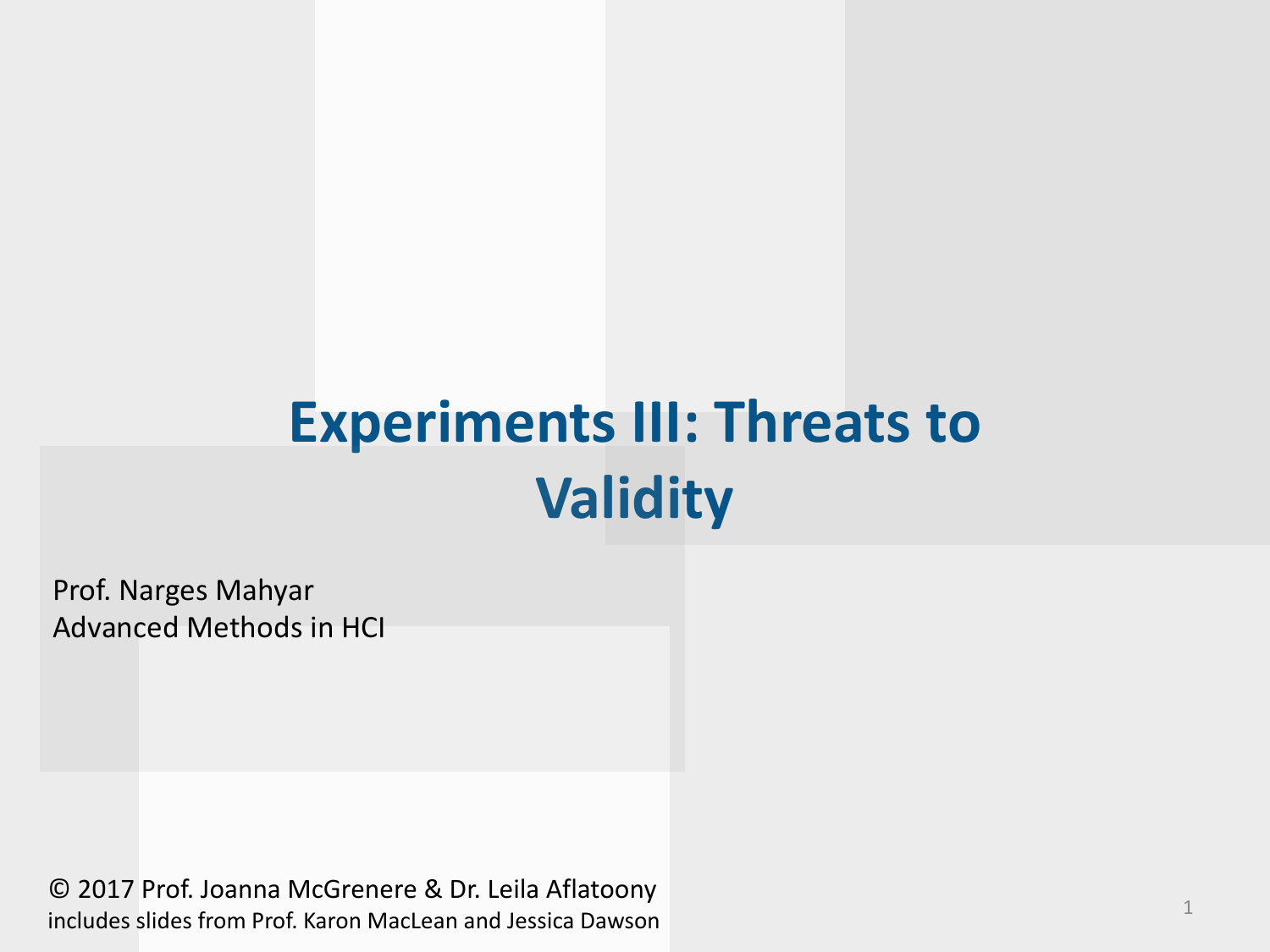# CHECK IN & FEEDBACK

- Presentations and your submissions grades and feedback are posted
- Need help for your project? Come see us – No office hours this week
- Evaluation of teammate's work
	- "It happens often in team projects that at least one person will not do nearly enough work and other members will need to carry the load".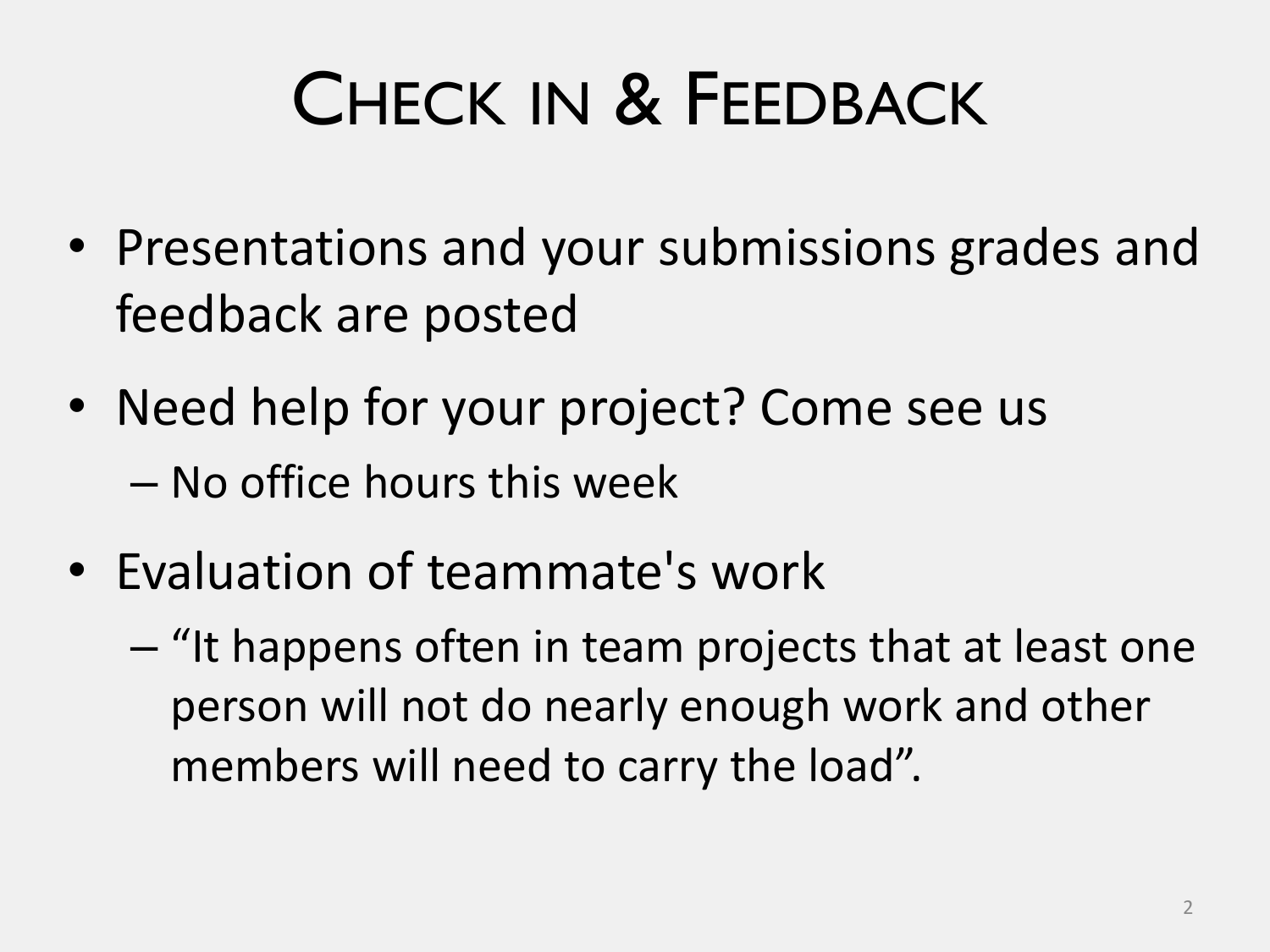#### READING DISCUSSION

- Ephemeral adaptation
- Methodology matters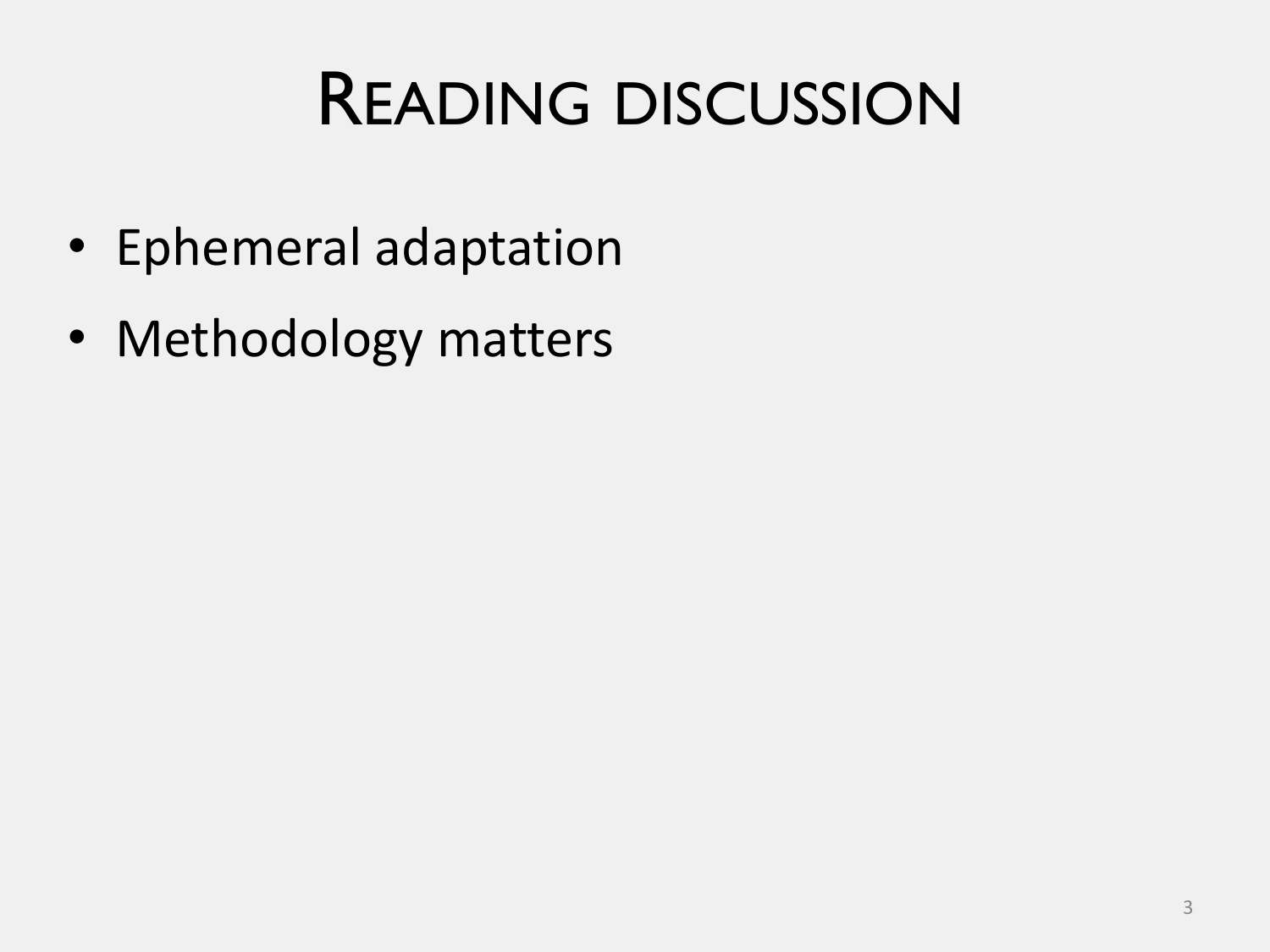# EPHEMERAL ADAPTATION

#### **APPROACH**

Abrupt onset of predicted items

Gradual onset of non-predicted items

#### **DESIGN BENEFITS**

Temporary adaptive support

Maintains spatial consistency

Based on literature in visual attention

[Findlater, Moffatt, McGrenere, and Dawson, CHI 2009] <sup>4</sup>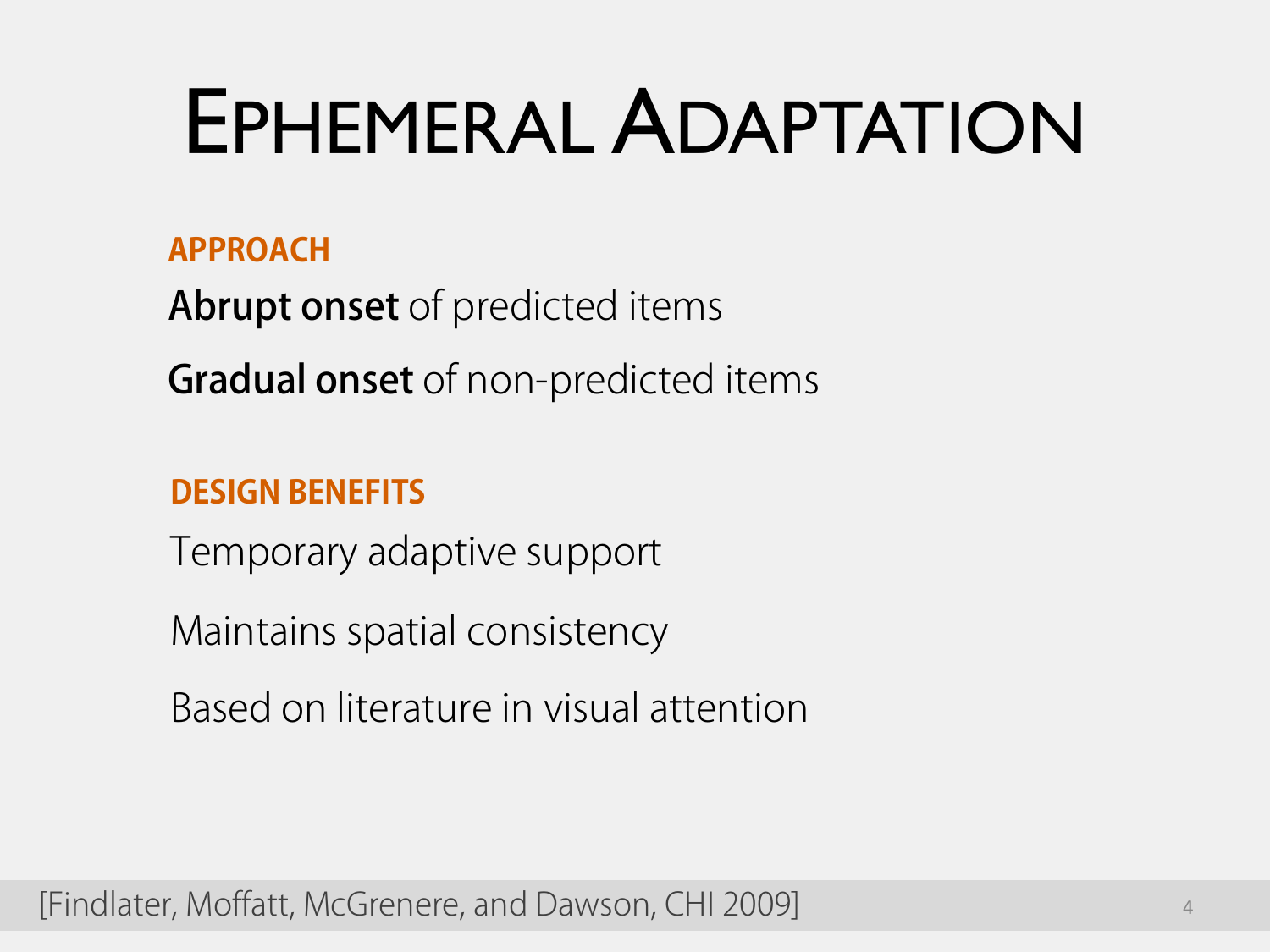#### WHAT IS EPHEMERAL ADAPTATION?

• an adaptive method of highlighting menu items that reduces visual search time while maintaining spatial consistency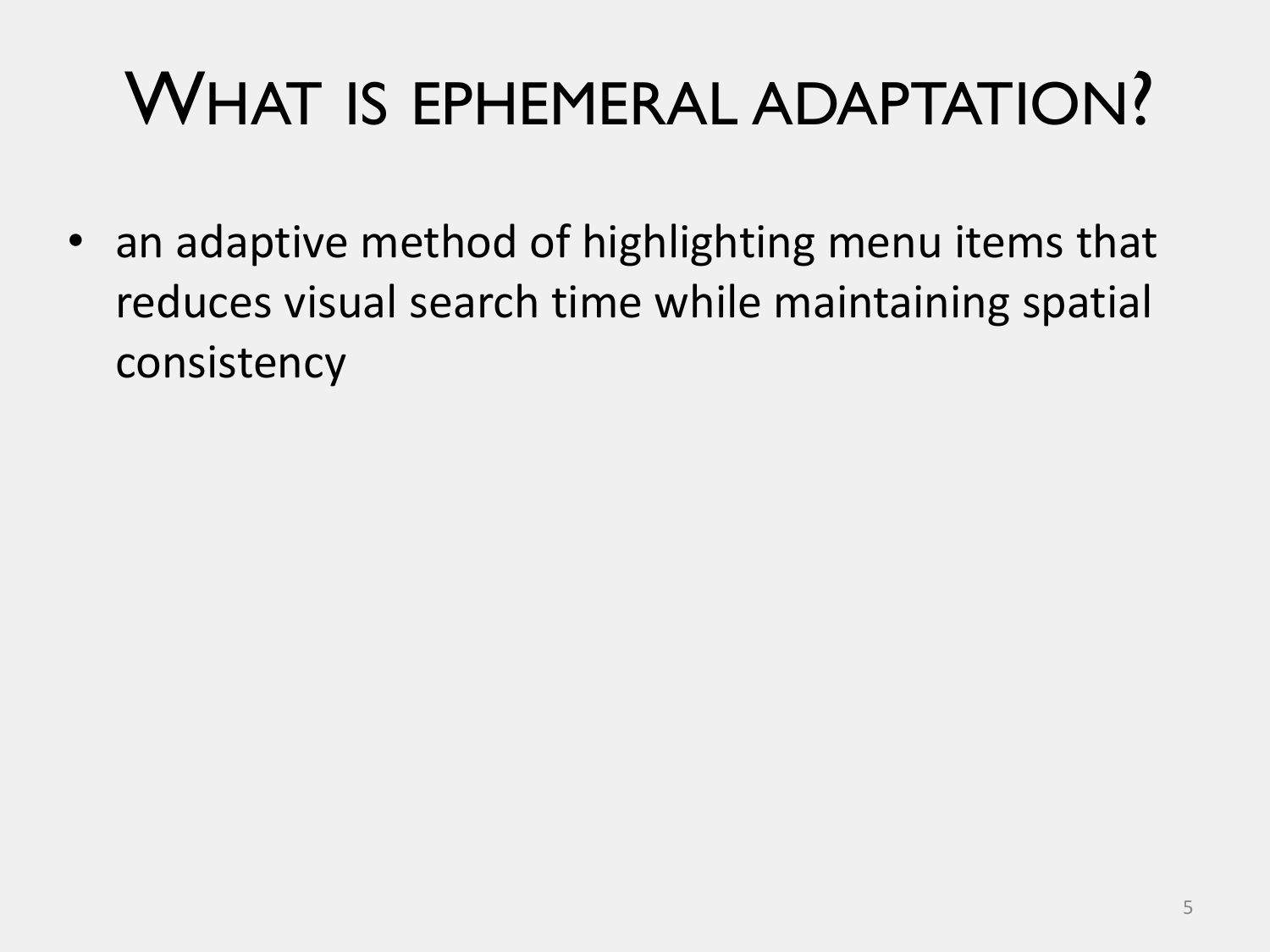#### HOW IS AN EXPERIMENT DESIGN REPORTED?

- how easy/difficult was this paper to read?
- what were the elements that made it
	- easy?
	- difficult?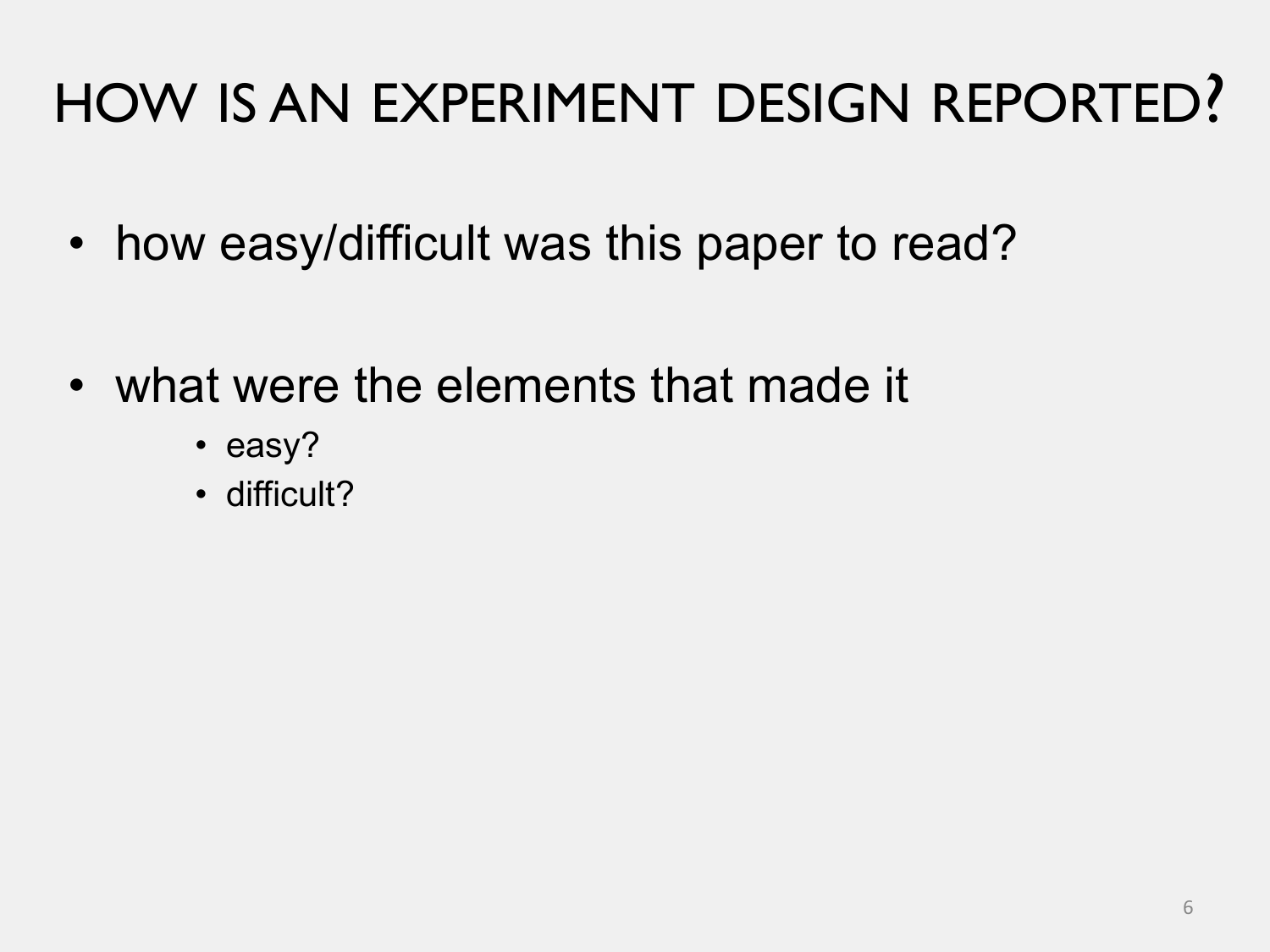# VALUE OF PILOTING AND 2 STUDIES

• what was the benefit of piloting and having two separate studies (study 1 and study 2)?

(i.e., why not just do one BIG study???)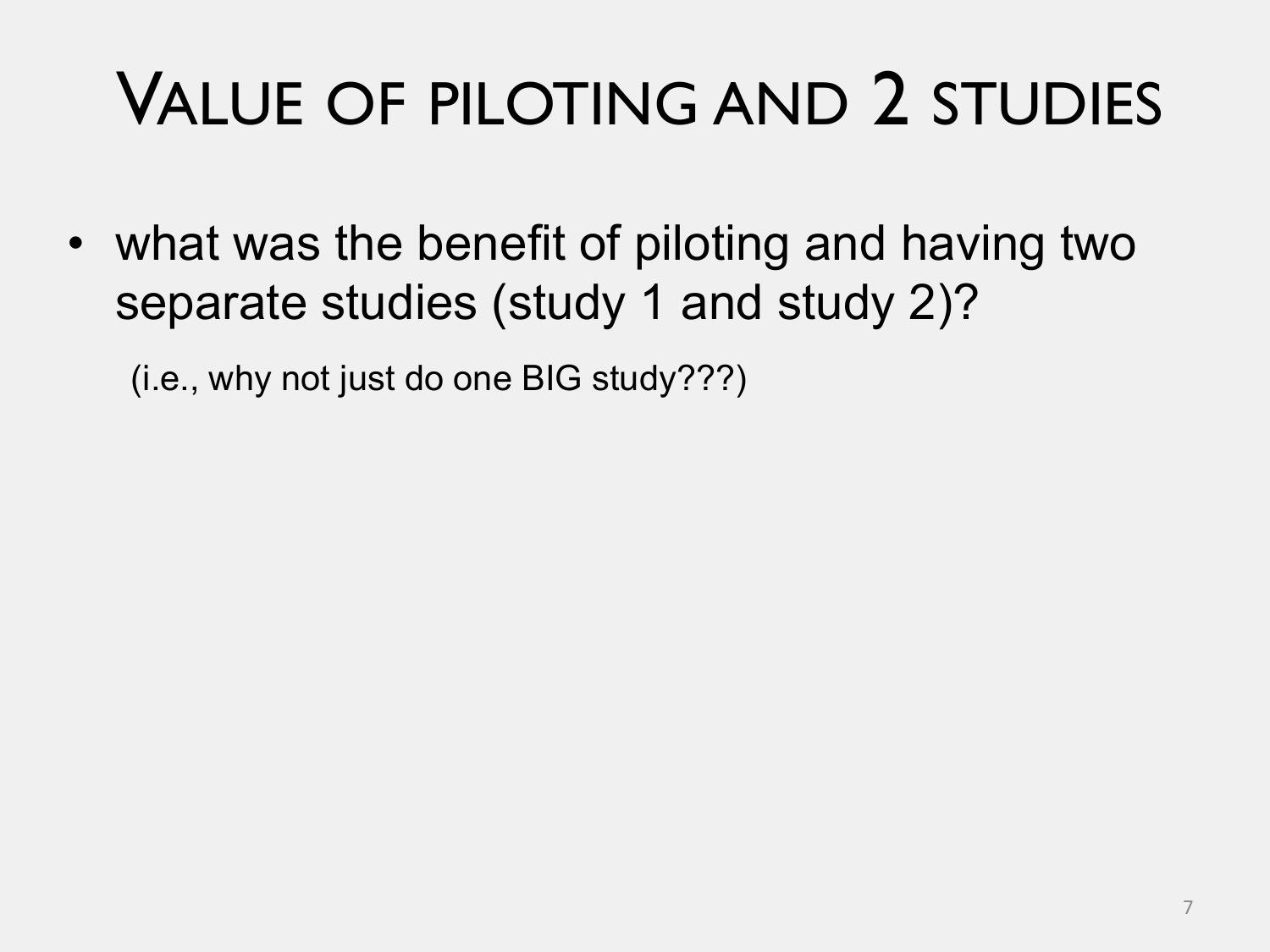#### CAREFUL DETERMINATION OF VARIABLES

- Too much to test in one study (likelihood of success – learning something meaningful – would have been very low)
- At each stage (piloting, Study 1, Study 2) they were able to clarify which variables were important and at which values (i.e., determine factors and factor levels)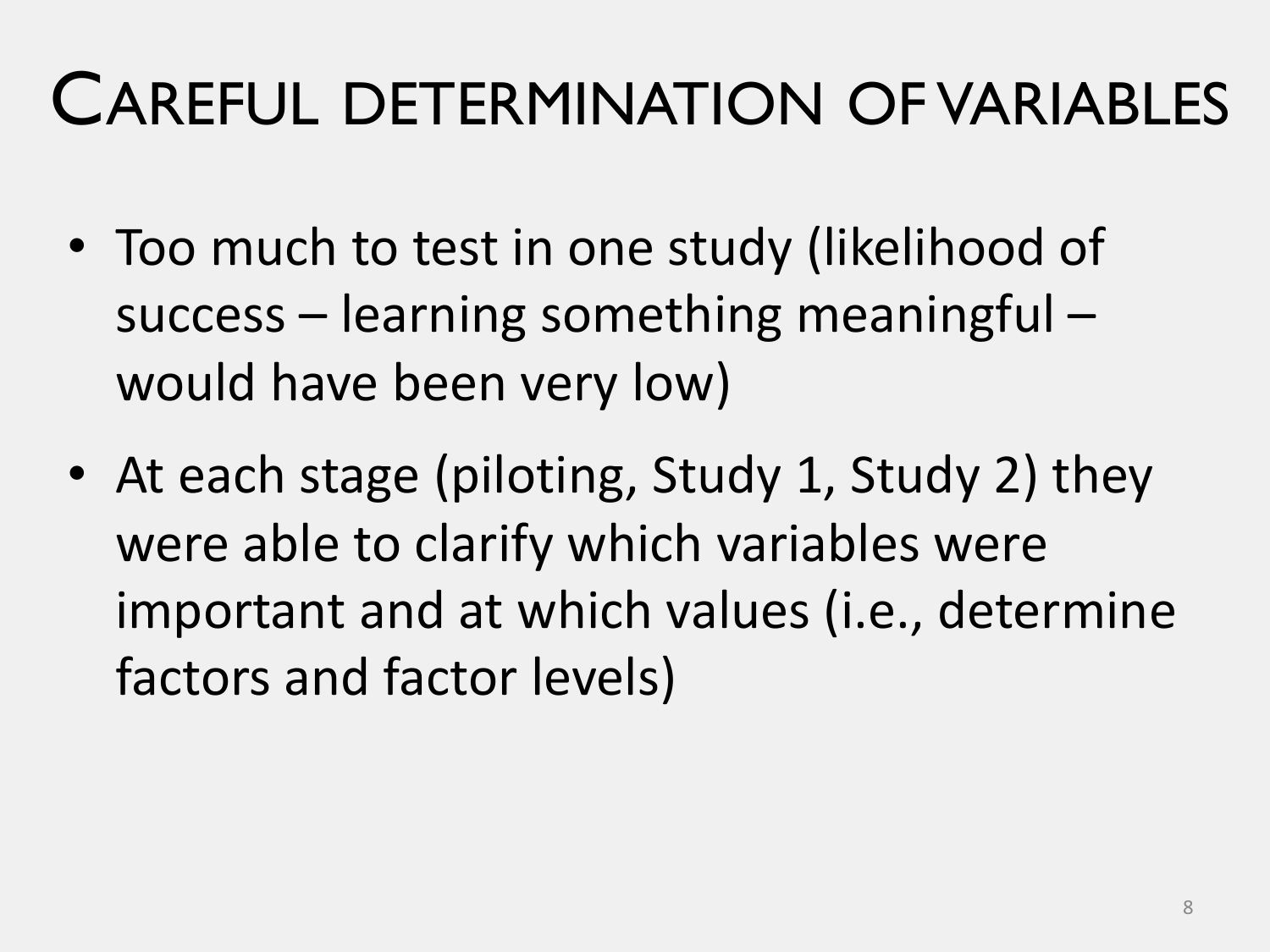#### THREATS TO VALIDITY

• What are the threats to validity?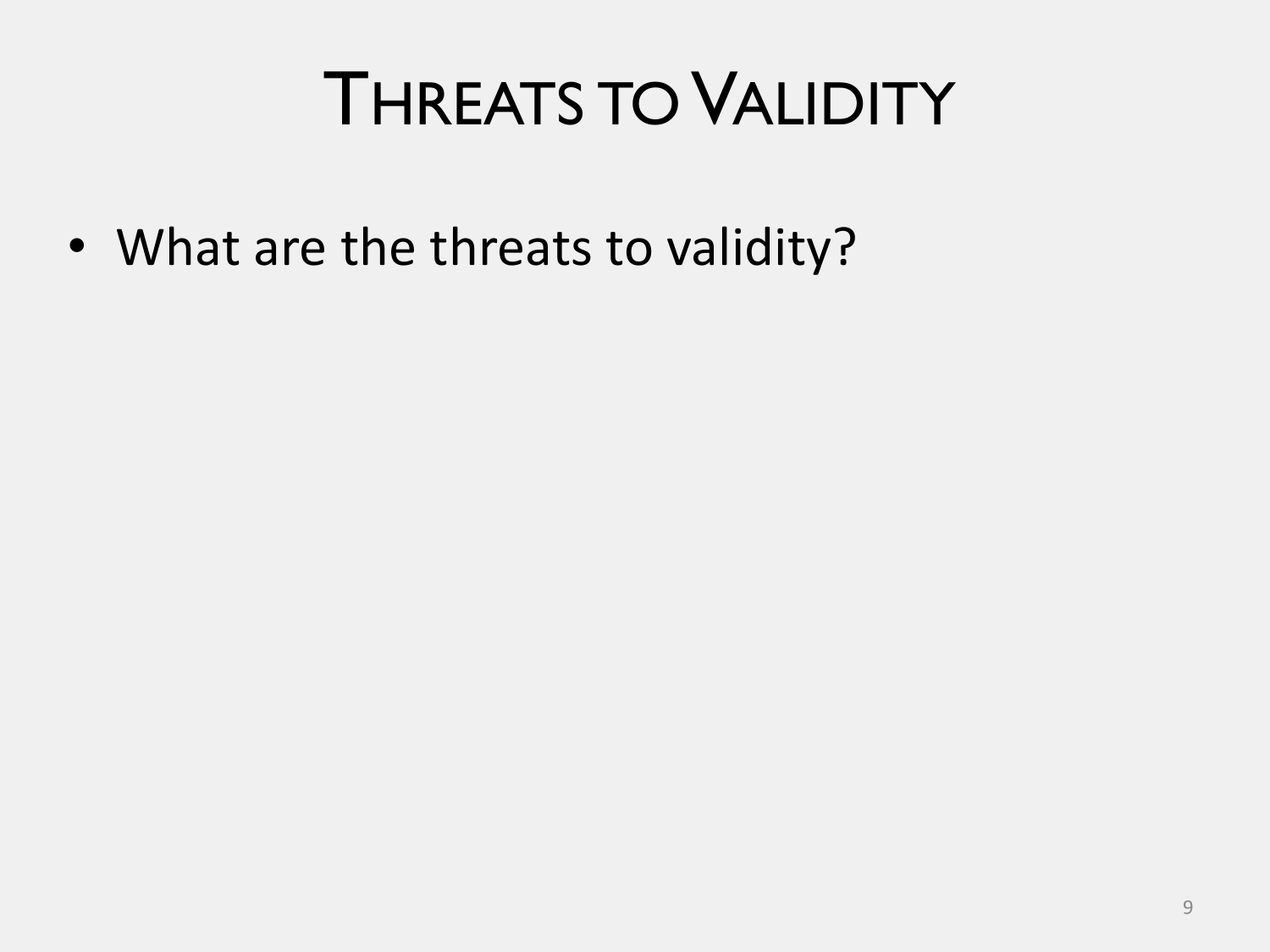### VALIDITY

- Are you measuring what you say you are measuring?
- Methodological Soundness

- Anticipate potential threats to validity
- Create procedures to eliminate or reduce threats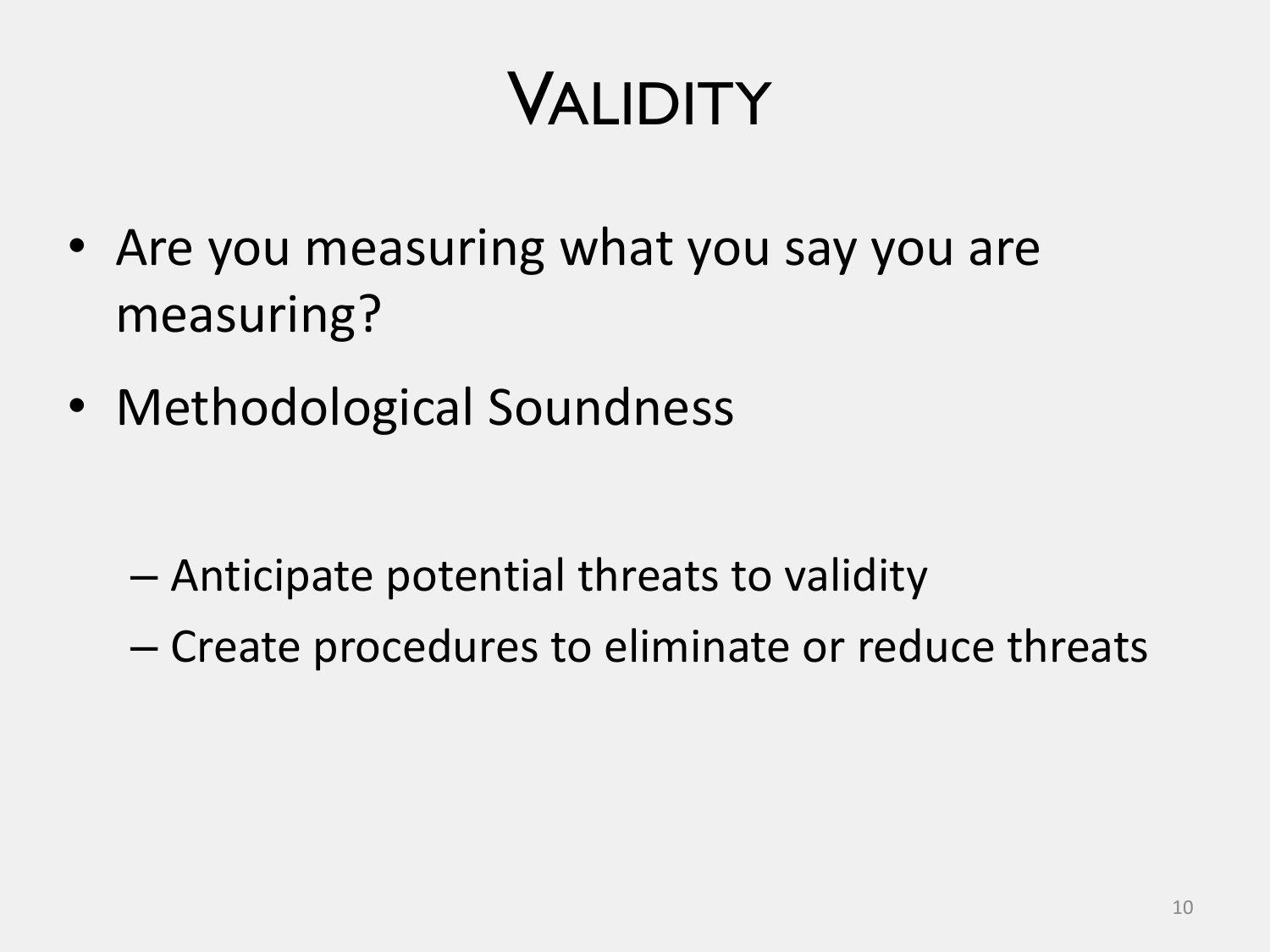#### RELIABILITY

• The degree to which a test or measure will produce the same results when applied in the same circumstances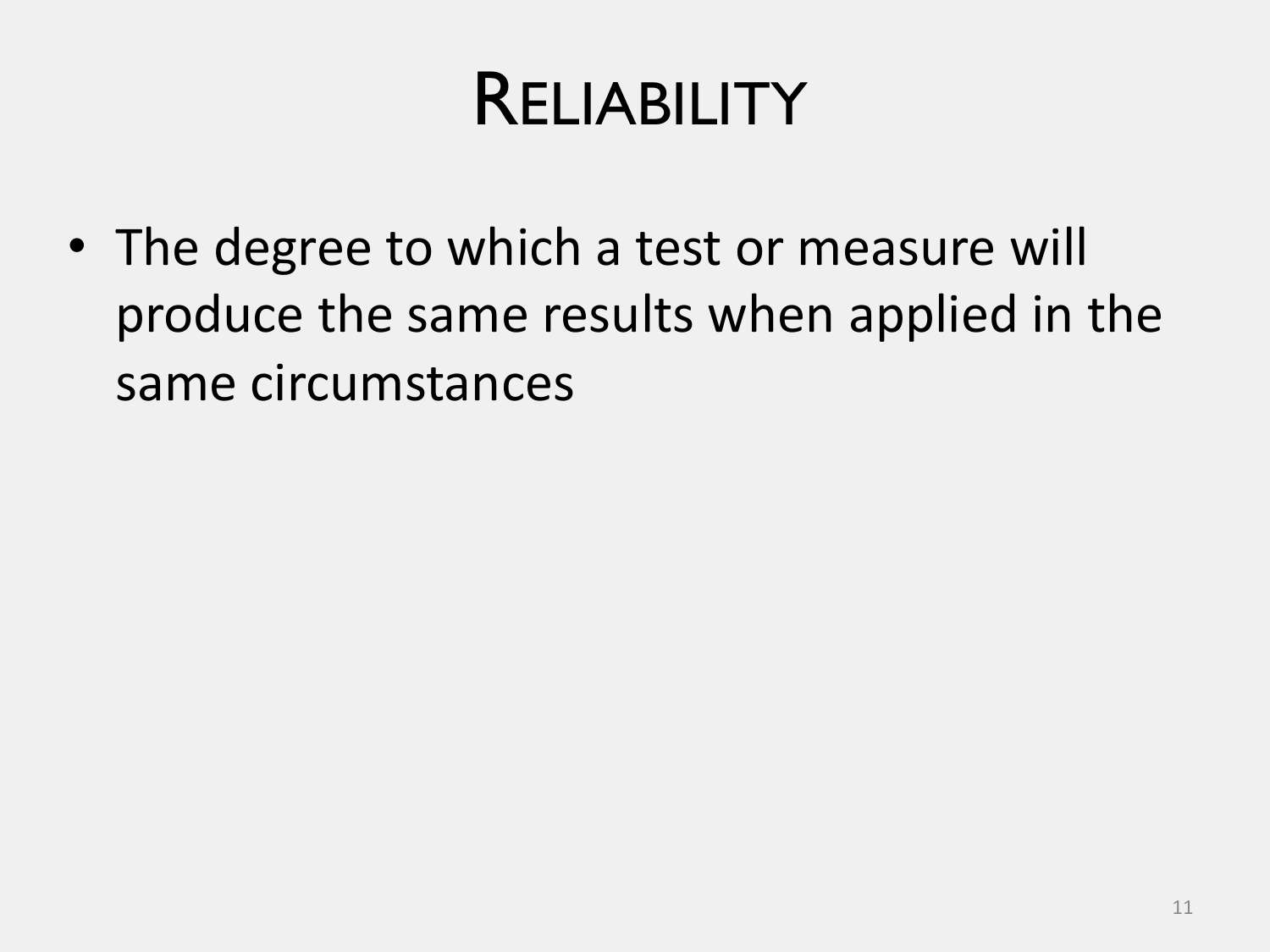### TYPE OFVALIDITY

- **1. Internal**: demonstration of causality
- **2. Statistical:** accuracy of the conclusion drawn from a statistical test
- **3. Construct**: finding support for the theory or construct
- **4. External**: generalizability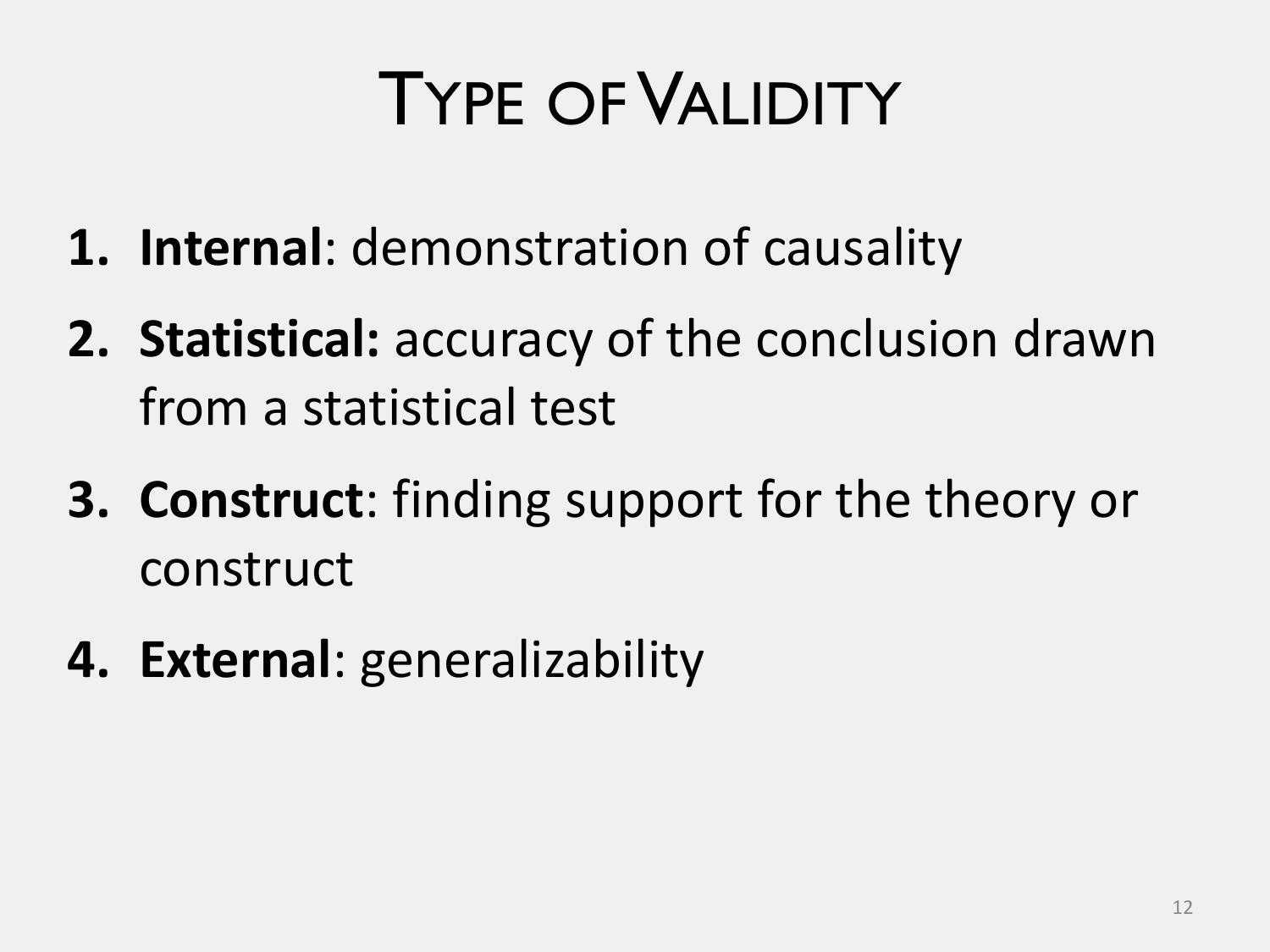#### 1. INTERNAL VALIDITY

#### Demonstration of causality (did A cause B?)

- is there a causal relation between independent & dependent variables?
- e.g., Hawthorne effect subjects change their behavior because they know they are being studied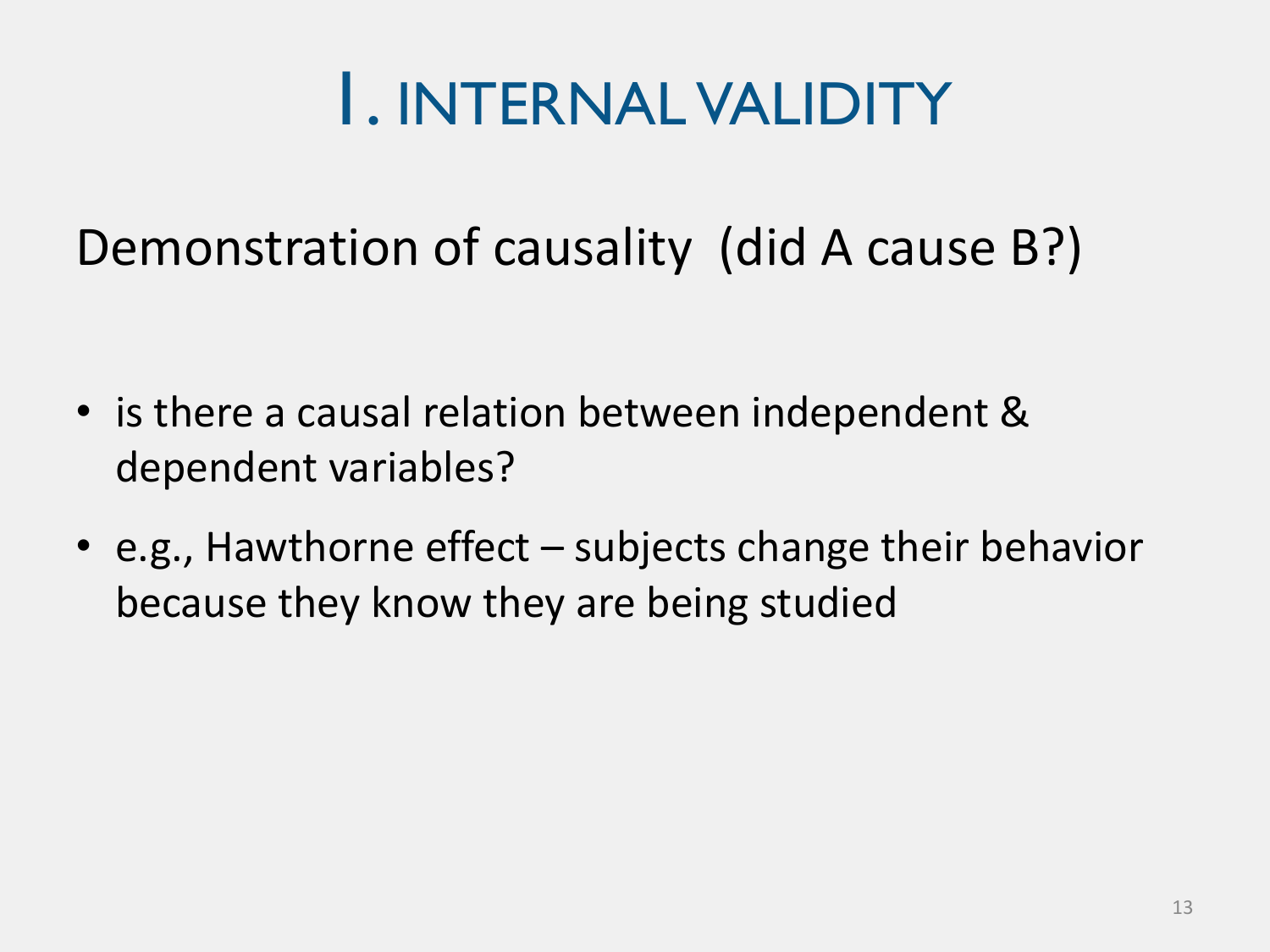#### 2. STATISTICAL VALIDITY

Accuracy of the conclusion drawn from a statistical test

- Were the statistical tests used appropriate?
- Are the measures used to measure Dependent Variables reliable?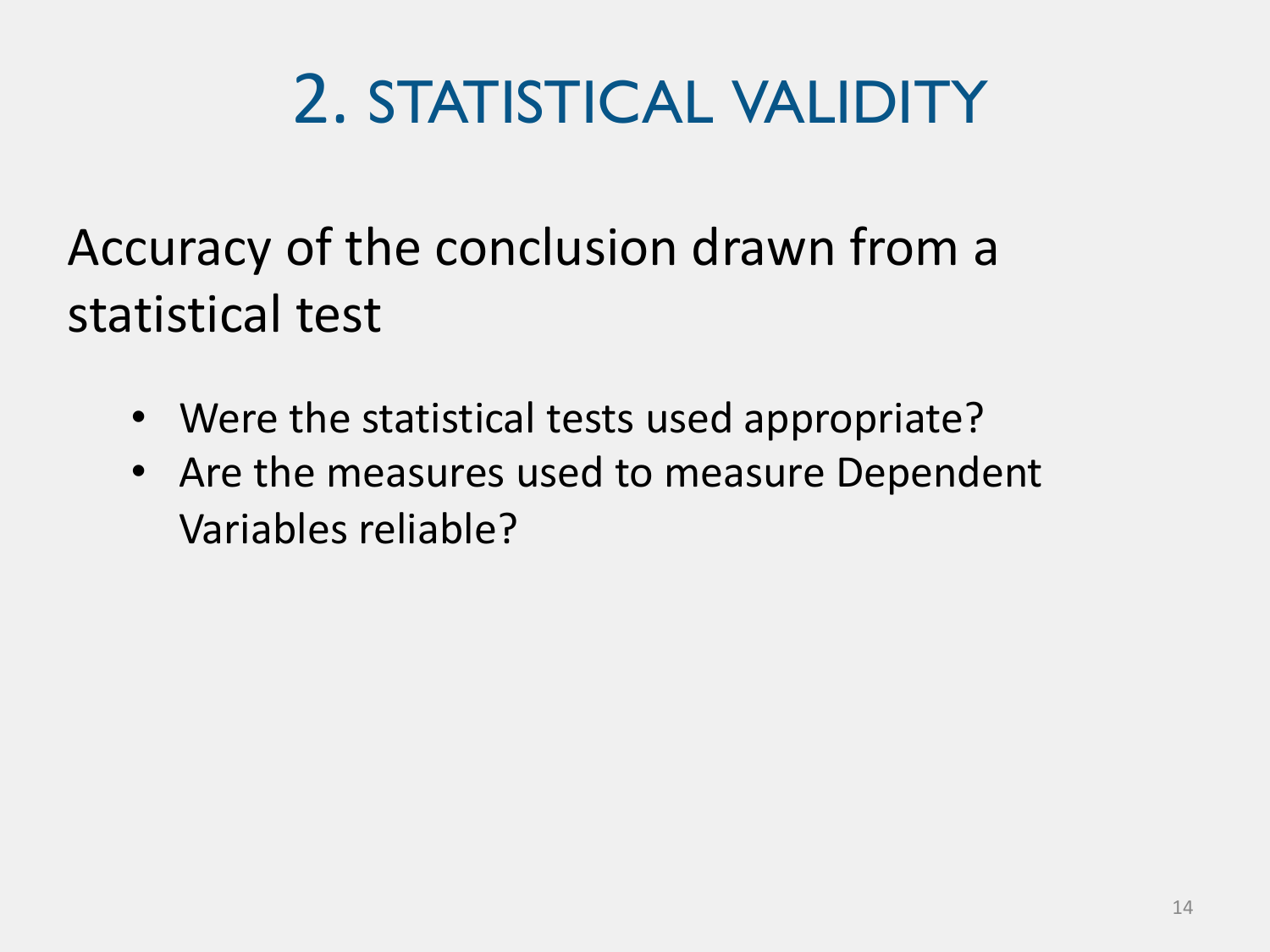#### 3. CONSTRUCT VALIDITY

How well the results support the theory or construct?

- are we measuring what we think we are measuring?
- e.g., create a questionnaire to assess early "adoptedness", but in fact it assesses financial ability to buy new technology instead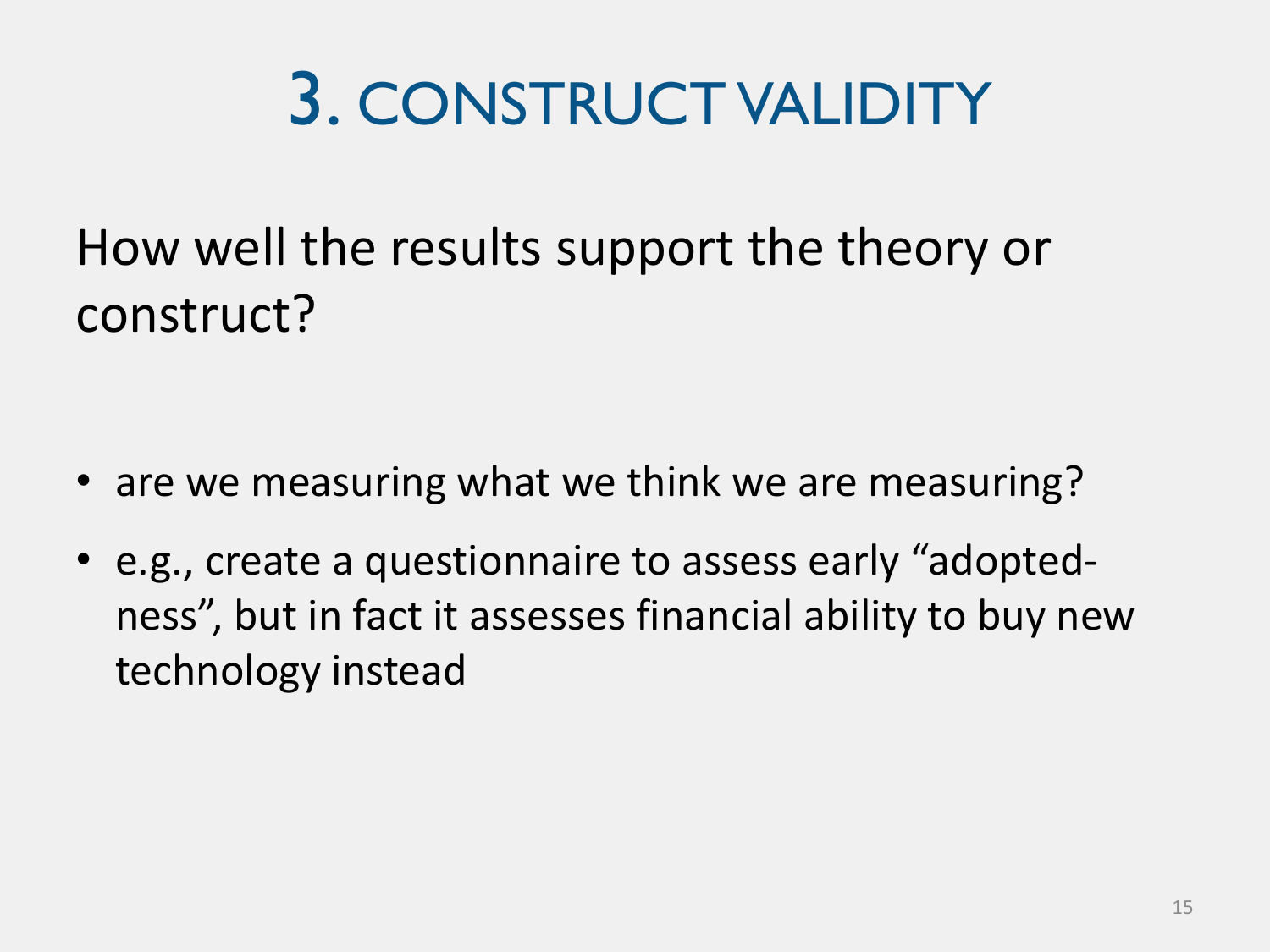#### 4. EXTERNAL VALIDITY

Do the results generalize?

- e.g., sample not representative of true population
- e.g., insufficient description of experiment protocol